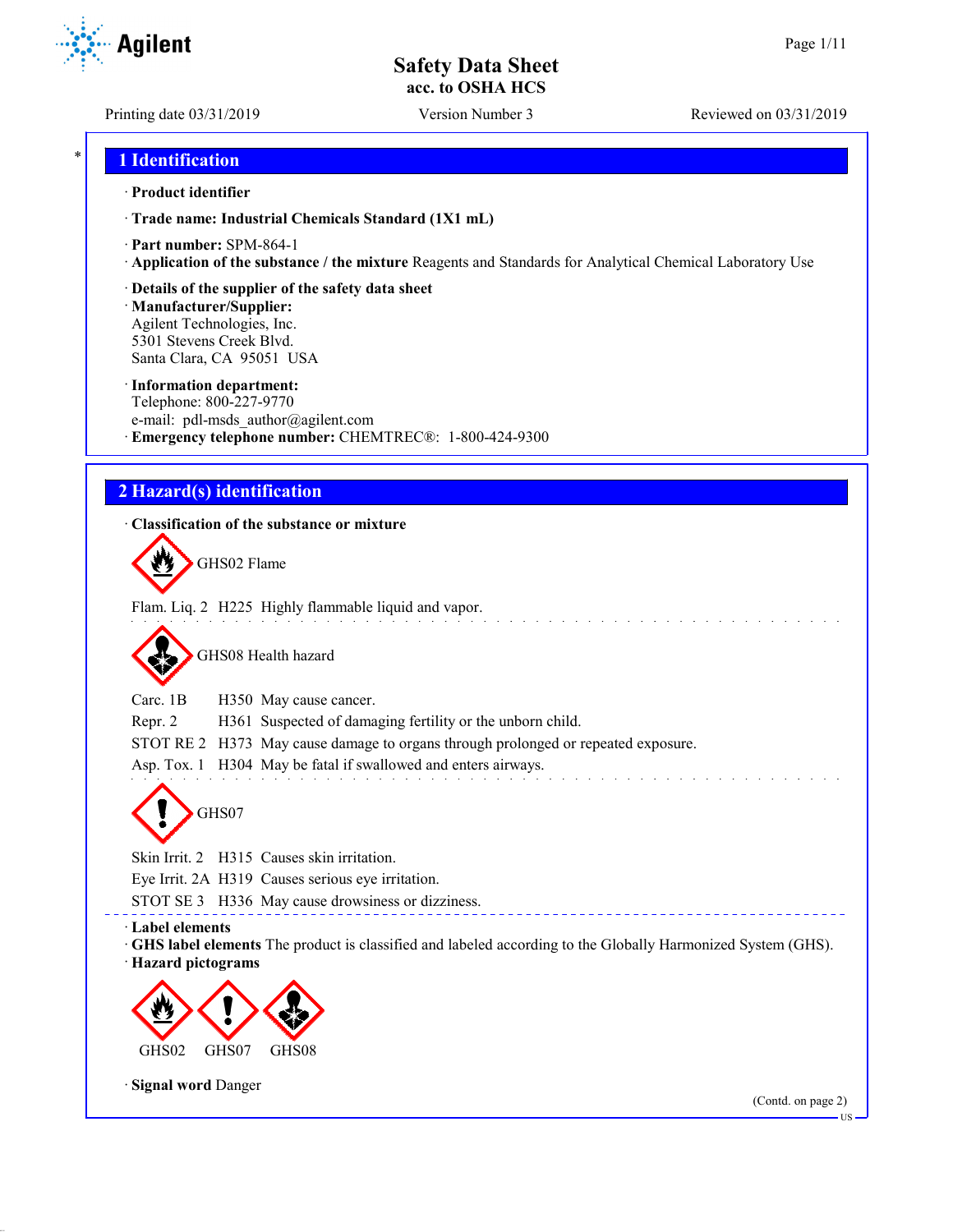Printing date 03/31/2019 Version Number 3 Reviewed on 03/31/2019

#### **Trade name: Industrial Chemicals Standard (1X1 mL)**

(Contd. of page 1) · **Hazard-determining components of labeling:** n-hexane hexamethylphosphoric triamide acetone · **Hazard statements** Highly flammable liquid and vapor. Causes skin irritation. Causes serious eye irritation. May cause cancer. Suspected of damaging fertility or the unborn child. May cause drowsiness or dizziness. May cause damage to organs through prolonged or repeated exposure. May be fatal if swallowed and enters airways. · **Precautionary statements** Obtain special instructions before use. Do not handle until all safety precautions have been read and understood. Keep away from heat/sparks/open flames/hot surfaces. - No smoking. Ground/bond container and receiving equipment. Use explosion-proof electrical/ventilating/lighting/equipment. Use only non-sparking tools. Take precautionary measures against static discharge. Do not breathe dust/fume/gas/mist/vapors/spray. Wash thoroughly after handling. Use only outdoors or in a well-ventilated area. Wear protective gloves/protective clothing/eye protection/face protection. If swallowed: Immediately call a poison center/doctor. Specific treatment (see on this label). Do NOT induce vomiting. If on skin (or hair): Take off immediately all contaminated clothing. Rinse skin with water/shower. IF INHALED: Remove person to fresh air and keep comfortable for breathing. If in eyes: Rinse cautiously with water for several minutes. Remove contact lenses, if present and easy to do. Continue rinsing. IF exposed or concerned: Get medical advice/attention. Call a poison center/doctor if you feel unwell. Get medical advice/attention if you feel unwell. Take off contaminated clothing and wash it before reuse. If skin irritation occurs: Get medical advice/attention. If eye irritation persists: Get medical advice/attention. In case of fire: Use for extinction: CO2, powder or water spray. Store in a well-ventilated place. Keep container tightly closed. Store in a well-ventilated place. Keep cool. Store locked up. Dispose of contents/container in accordance with local/regional/national/international regulations. · **Classification system:** · **NFPA ratings (scale 0 - 4)** 2 3  $\overline{0}$  $Health = 2$  $Fire = 3$ Reactivity  $= 0$ 

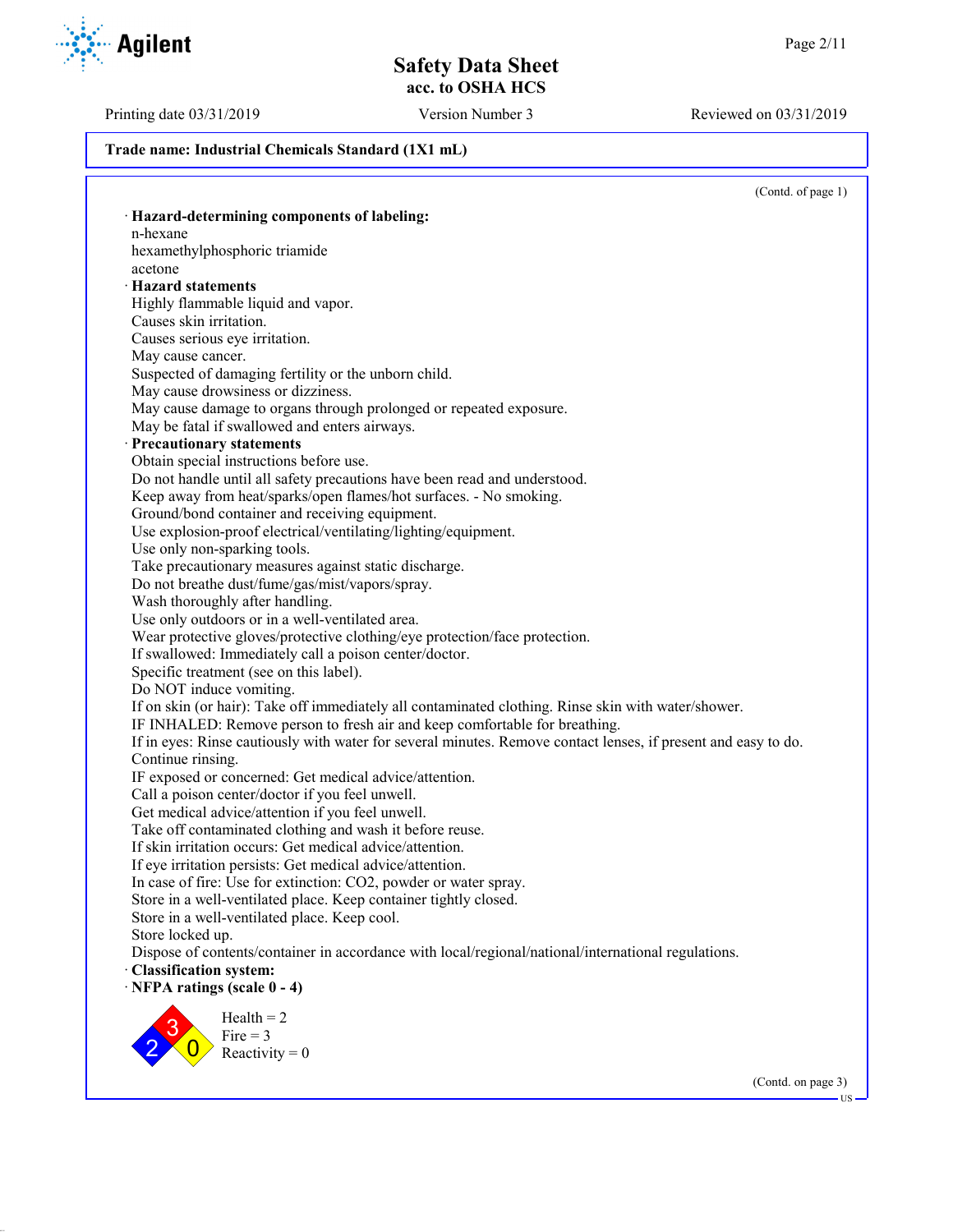Printing date 03/31/2019 Version Number 3 Reviewed on 03/31/2019

**Trade name: Industrial Chemicals Standard (1X1 mL)**

(Contd. of page 2)

· **HMIS-ratings (scale 0 - 4)**

**HEALTH**  FIRE REACTIVITY  $\boxed{0}$  Reactivity = 0  $2$  $3$  $Health = 2$ Fire  $= 3$ 

· **Other hazards**

- · **Results of PBT and vPvB assessment**
- · **PBT:** Not applicable.
- · **vPvB:** Not applicable.

# **3 Composition/information on ingredients**

· **Chemical characterization: Mixtures**

· **Description:** Mixture of the substances listed below with nonhazardous additions.

| · Dangerous components: |                                          |              |
|-------------------------|------------------------------------------|--------------|
| $67-64-1$ acetone       |                                          | $154.522\%$  |
|                         | $110-54-3$ n-hexane                      | $ 45.423\% $ |
|                         | $680-31-9$ hexamethylphosphoric triamide | $10.0276\%$  |

## **4 First-aid measures**

· **Description of first aid measures**

· **General information:**

Immediately remove any clothing soiled by the product.

Symptoms of poisoning may even occur after several hours; therefore medical observation for at least 48 hours after the accident.

- · **After inhalation:** In case of unconsciousness place patient stably in side position for transportation.
- · **After skin contact:** Immediately wash with water and soap and rinse thoroughly.
- · **After eye contact:**

Rinse opened eye for several minutes under running water. If symptoms persist, consult a doctor.

- · **After swallowing:** If symptoms persist consult doctor.
- · **Information for doctor:**
- · **Most important symptoms and effects, both acute and delayed** No further relevant information available.
- · **Indication of any immediate medical attention and special treatment needed**
- No further relevant information available.

## **5 Fire-fighting measures**

- · **Extinguishing media**
- · **Suitable extinguishing agents:**

CO2, extinguishing powder or water spray. Fight larger fires with water spray or alcohol resistant foam.

- · **For safety reasons unsuitable extinguishing agents:** Water with full jet
- · **Special hazards arising from the substance or mixture**

During heating or in case of fire poisonous gases are produced.

(Contd. on page 4)

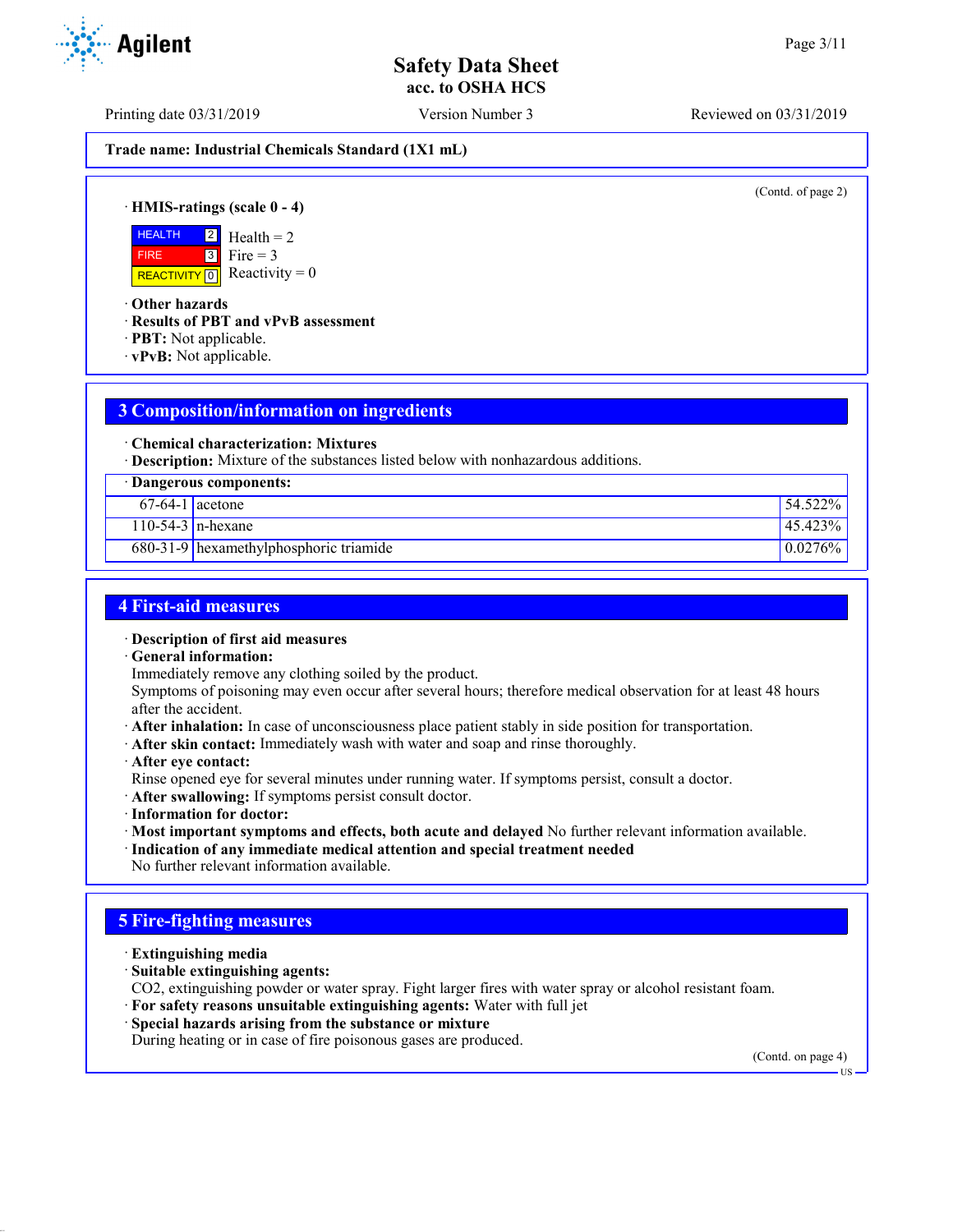(Contd. of page 3)

## **Safety Data Sheet acc. to OSHA HCS**

Printing date 03/31/2019 Version Number 3 Reviewed on 03/31/2019

**Trade name: Industrial Chemicals Standard (1X1 mL)**

· **Advice for firefighters**

· **Protective equipment:** Mouth respiratory protective device.

## **6 Accidental release measures**

· **Personal precautions, protective equipment and emergency procedures** Mount respiratory protective device.

Wear protective equipment. Keep unprotected persons away.

· **Environmental precautions:** Do not allow to enter sewers/ surface or ground water.

#### · **Methods and material for containment and cleaning up:**

Absorb with liquid-binding material (sand, diatomite, acid binders, universal binders, sawdust).

Dispose contaminated material as waste according to item 13.

# Ensure adequate ventilation.

**Reference to other sections** 

See Section 7 for information on safe handling.

See Section 8 for information on personal protection equipment.

See Section 13 for disposal information.

#### · **Protective Action Criteria for Chemicals**

| $\cdot$ PAC-1: |                                                                      |                  |
|----------------|----------------------------------------------------------------------|------------------|
|                | $67-64-1$ acetone                                                    | $200$ ppm        |
|                | $110-54-3$ n-hexane                                                  | $\sqrt{260}$ ppm |
|                | 680-31-9 hexamethylphosphoric triamide                               | $0.34$ ppm       |
|                | 78-30-8 tricresyl phosphate o-o-o, o-o-m, o-o-p, o-m-m, o-m-p, o-p-p | $0.3$ ppm        |
| $\cdot$ PAC-2: |                                                                      |                  |
|                | $67-64-1$ acetone                                                    | $3200*$ ppm      |
|                | $110-54-3$ n-hexane                                                  | $2900*$ ppm      |
|                | 680-31-9 hexamethylphosphoric triamide                               | 3.7 ppm          |
|                | 78-30-8 tricresyl phosphate o-o-o, o-o-m, o-o-p, o-m-m, o-m-p, o-p-p | 13 ppm           |
| $·$ PAC-3:     |                                                                      |                  |
|                | $67-64-1$ acetone                                                    | $5700*$ ppm      |
|                | $110-54-3$ n-hexane                                                  | $8600**$ ppm     |
|                | 680-31-9 hexamethylphosphoric triamide                               | $17$ ppm         |
|                | 78-30-8 tricresyl phosphate o-o-o, o-o-m, o-o-p, o-m-m, o-m-p, o-p-p | $40$ ppm         |

## **7 Handling and storage**

· **Handling:**

- · **Precautions for safe handling**
- Ensure good ventilation/exhaustion at the workplace.
- Open and handle receptacle with care.
- Prevent formation of aerosols.
- · **Information about protection against explosions and fires:** Keep ignition sources away - Do not smoke. Protect against electrostatic charges. Keep respiratory protective device available.

(Contd. on page 5)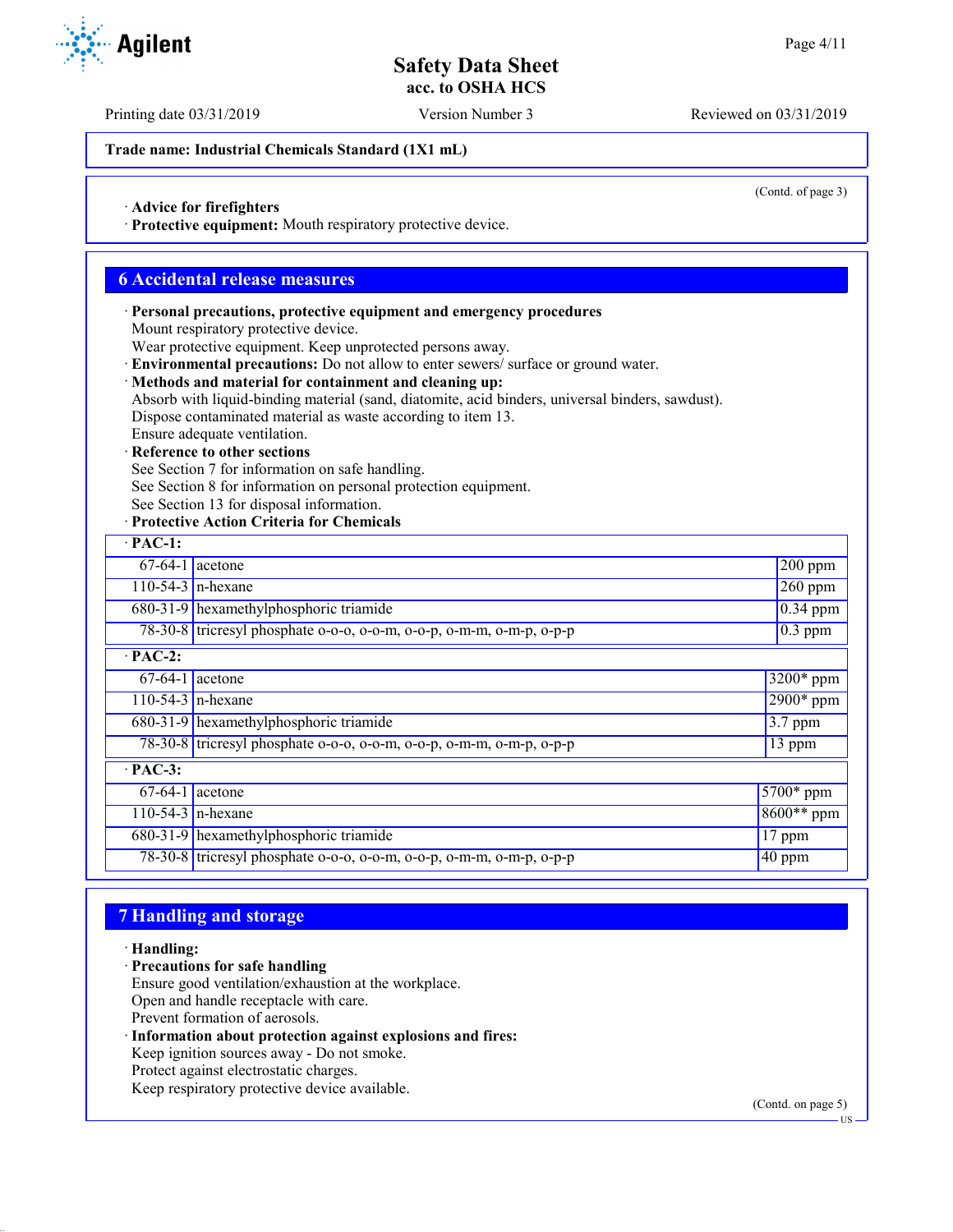Printing date 03/31/2019 Version Number 3 Reviewed on 03/31/2019

**Trade name: Industrial Chemicals Standard (1X1 mL)**

(Contd. of page 4)

· **Conditions for safe storage, including any incompatibilities**

· **Storage:**

· **Requirements to be met by storerooms and receptacles:** Store in a cool location.

- · **Information about storage in one common storage facility:** Not required.
- · **Further information about storage conditions:**

Keep receptacle tightly sealed.

Store in cool, dry conditions in well sealed receptacles.

· **Specific end use(s)** No further relevant information available.

## **8 Exposure controls/personal protection**

|  |  |  | Additional information about design of technical systems: No further data; see item 7. |
|--|--|--|----------------------------------------------------------------------------------------|
|--|--|--|----------------------------------------------------------------------------------------|

· **Control parameters**

| Components with limit values that require monitoring at the workplace:                        |                                                                                           |    |
|-----------------------------------------------------------------------------------------------|-------------------------------------------------------------------------------------------|----|
|                                                                                               | $67-64-1$ acetone                                                                         |    |
|                                                                                               | PEL Long-term value: $2400 \text{ mg/m}^3$ , 1000 ppm                                     |    |
|                                                                                               | REL Long-term value: $590 \text{ mg/m}^3$ , $250 \text{ ppm}$                             |    |
|                                                                                               | TLV Short-term value: $1187 \text{ mg/m}^3$ , 500 ppm                                     |    |
|                                                                                               | Long-term value: $594 \text{ mg/m}^3$ , $250 \text{ ppm}$                                 |    |
|                                                                                               | <b>BEI</b>                                                                                |    |
|                                                                                               | 110-54-3 n-hexane                                                                         |    |
|                                                                                               | PEL Long-term value: $1800 \text{ mg/m}^3$ , 500 ppm                                      |    |
|                                                                                               | REL Long-term value: 180 mg/m <sup>3</sup> , 50 ppm                                       |    |
|                                                                                               | TLV Long-term value: $176 \text{ mg/m}^3$ , 50 ppm                                        |    |
|                                                                                               | Skin; BEI                                                                                 |    |
|                                                                                               | 680-31-9 hexamethylphosphoric triamide                                                    |    |
|                                                                                               | REL See Pocket Guide App. A                                                               |    |
|                                                                                               | TLV Skin                                                                                  |    |
|                                                                                               | Ingredients with biological limit values:                                                 |    |
|                                                                                               | 67-64-1 acetone                                                                           |    |
|                                                                                               | BEI 50 mg/L                                                                               |    |
|                                                                                               | Medium: urine                                                                             |    |
|                                                                                               | Time: end of shift                                                                        |    |
|                                                                                               | Parameter: Acetone (nonspecific)                                                          |    |
|                                                                                               | 110-54-3 n-hexane                                                                         |    |
|                                                                                               | $BEI$ 0.4 mg/L                                                                            |    |
|                                                                                               | Medium: urine                                                                             |    |
|                                                                                               | Time: end of shift at end of workweek<br>Parameter: 2.5-Hexanedione without hydrolysis    |    |
|                                                                                               | Additional information: The lists that were valid during the creation were used as basis. |    |
|                                                                                               |                                                                                           |    |
|                                                                                               | <b>Exposure controls</b>                                                                  |    |
| · Personal protective equipment:                                                              |                                                                                           |    |
| · General protective and hygienic measures:<br>Keep away from foodstuffs, beverages and feed. |                                                                                           |    |
|                                                                                               | Immediately remove all soiled and contaminated clothing.                                  |    |
|                                                                                               | (Contd. on page 6)                                                                        |    |
|                                                                                               |                                                                                           | US |



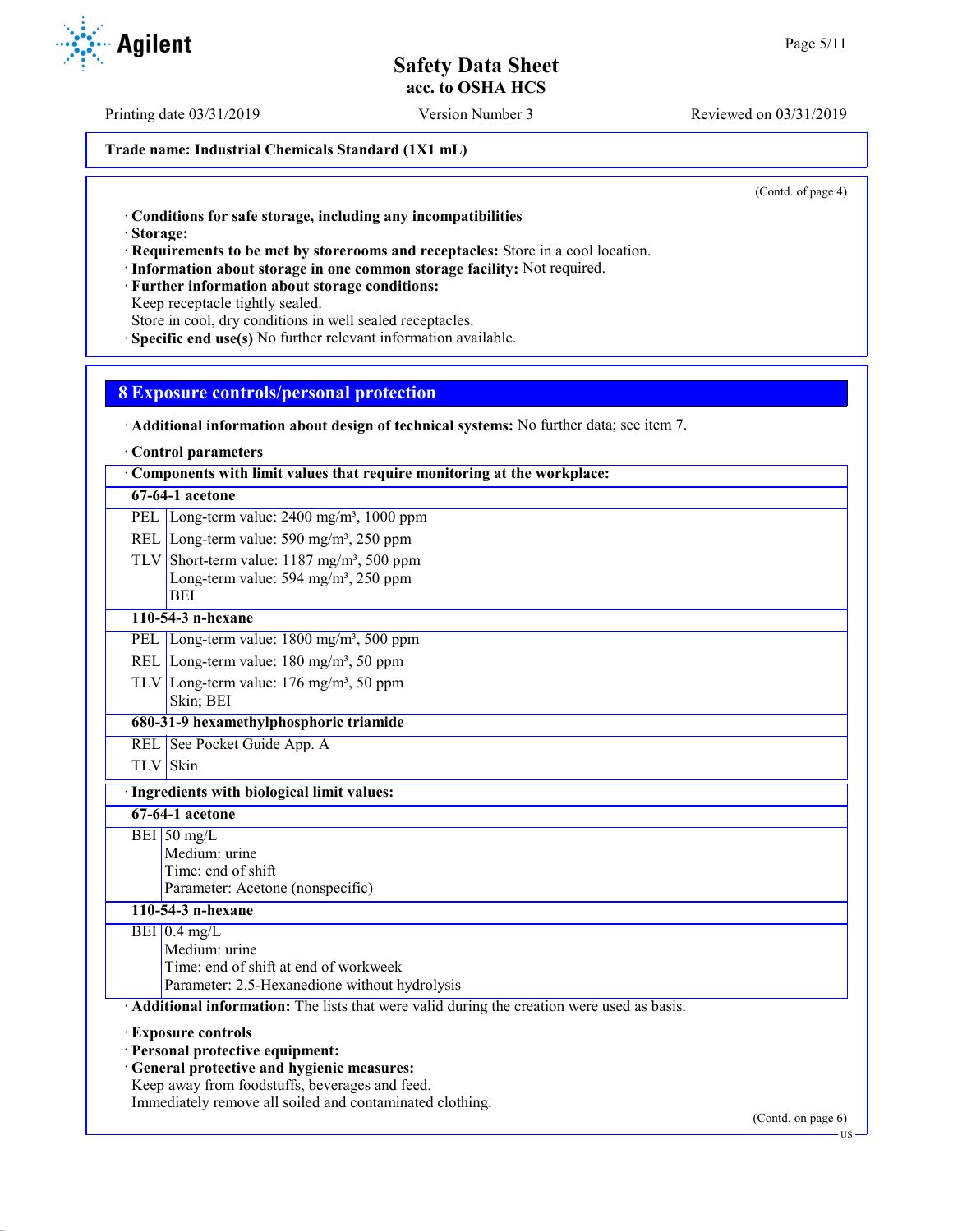Printing date 03/31/2019 Version Number 3 Reviewed on 03/31/2019

## **Trade name: Industrial Chemicals Standard (1X1 mL)**

(Contd. of page 5)

Wash hands before breaks and at the end of work.

Store protective clothing separately.

Avoid contact with the eyes and skin.

· **Breathing equipment:**

When used as intended with Agilent instruments, the use of the product under normal laboratory conditions and with standard practices does not result in significant airborne exposures and therefore respiratory protection is not needed.

Under an emergency condition where a respirator is deemed necessary, use a NIOSH or equivalent approved device/equipment with appropriate organic or acid gas cartridge.

· **Protection of hands:**

Although not recommended for constant contact with the chemicals or for clean-up, nitrile gloves 11-13 mil thickness are recommended for normal use. The breakthrough time is 1 hr. For cleaning a spill where there is direct contact of the chemical, butyl rubber gloves are recommended 12-15 mil thickness with breakthrough times exceeding 4 hrs. Supplier recommendations should be followed.

#### · **Material of gloves**

For normal use: nitrile rubber, 11-13 mil thickness

For direct contact with the chemical: butyl rubber, 12-15 mil thickness

## · **Penetration time of glove material**

- For normal use: nitrile rubber: 1 hour
- For direct contact with the chemical: butyl rubber: >4 hours
- · **Eye protection:**



Tightly sealed goggles

# **9 Physical and chemical properties**

| · Information on basic physical and chemical properties<br><b>Ceneral Information</b> |                                    |  |
|---------------------------------------------------------------------------------------|------------------------------------|--|
| $\cdot$ Appearance:                                                                   |                                    |  |
| Form:                                                                                 | Fluid                              |  |
| Color:                                                                                | According to product specification |  |
| $\cdot$ Odor:                                                                         | Characteristic                     |  |
| • Odor threshold:                                                                     | Not determined.                    |  |
| $\cdot$ pH-value:                                                                     | Not determined.                    |  |
| $\cdot$ Change in condition                                                           |                                    |  |
| <b>Melting point/Melting range:</b>                                                   | Undetermined.                      |  |
| <b>Boiling point/Boiling range:</b>                                                   | 55 °C (131 °F)                     |  |
| · Flash point:                                                                        | $-22$ °C ( $-7.6$ °F)              |  |
| · Flammability (solid, gaseous):                                                      | Not applicable.                    |  |
| · Ignition temperature:                                                               | 240 °C (464 °F)                    |  |
| · Decomposition temperature:                                                          | Not determined.                    |  |
| · Auto igniting:                                                                      | Product is not selfigniting.       |  |
|                                                                                       | $(Contd)$ on nage $7)$             |  |



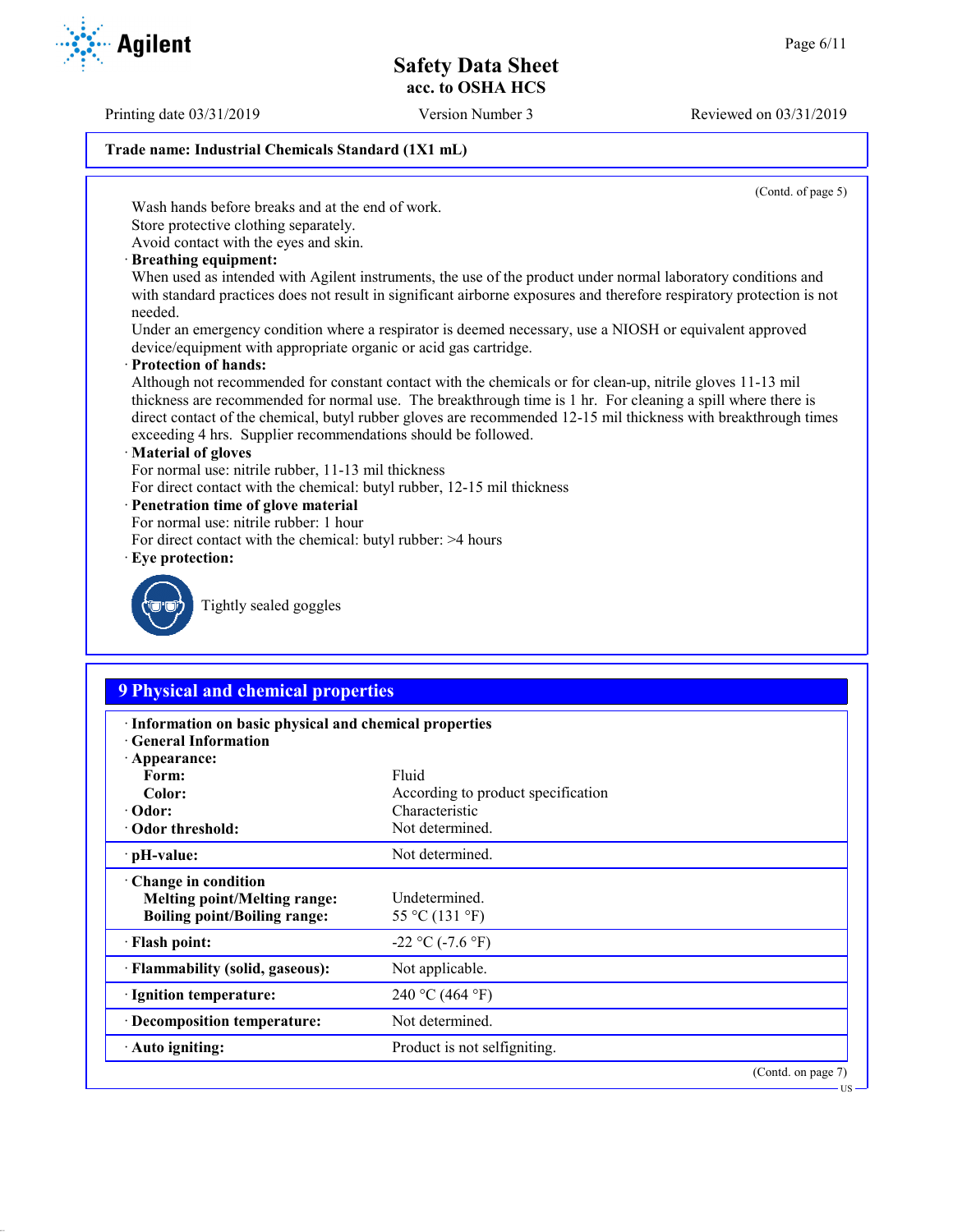

Printing date 03/31/2019 Version Number 3 Reviewed on 03/31/2019

**Trade name: Industrial Chemicals Standard (1X1 mL)**

|                                                            | (Contd. of page 6)                                                                            |
|------------------------------------------------------------|-----------------------------------------------------------------------------------------------|
| Danger of explosion:                                       | Product is not explosive. However, formation of explosive air/vapor<br>mixtures are possible. |
| <b>Explosion limits:</b>                                   |                                                                                               |
| Lower:                                                     | $1.2$ Vol $\%$                                                                                |
| Upper:                                                     | $13 \text{ Vol } \%$                                                                          |
| $\cdot$ Vapor pressure at 20 °C (68 °F):                   | 175 hPa (131.3 mm Hg)                                                                         |
| $\cdot$ Density at 20 °C (68 °F):                          | $0.75474$ g/cm <sup>3</sup> (6.29831 lbs/gal)                                                 |
| · Relative density                                         | Not determined.                                                                               |
| · Vapor density                                            | Not determined.                                                                               |
| · Evaporation rate                                         | Not determined.                                                                               |
| · Solubility in / Miscibility with                         |                                                                                               |
| Water:                                                     | Not miscible or difficult to mix.                                                             |
| · Partition coefficient (n-octanol/water): Not determined. |                                                                                               |
| · Viscosity:                                               |                                                                                               |
| Dynamic:                                                   | Not determined.                                                                               |
| Kinematic:                                                 | Not determined.                                                                               |
| · Solvent content:                                         |                                                                                               |
| Organic solvents:                                          | $100.0\%$                                                                                     |
| <b>VOC</b> content:                                        | $45.45\%$                                                                                     |
|                                                            | 343.0 g/l / 2.86 lb/gal                                                                       |
| · Other information                                        | No further relevant information available.                                                    |

## **10 Stability and reactivity**

· **Reactivity** No further relevant information available.

· **Chemical stability**

- · **Thermal decomposition / conditions to be avoided:** No decomposition if used according to specifications.
- · **Possibility of hazardous reactions** No dangerous reactions known.
- · **Conditions to avoid** No further relevant information available.
- · **Incompatible materials:** No further relevant information available.
- · **Hazardous decomposition products:** No dangerous decomposition products known.

# **11 Toxicological information**

· **Information on toxicological effects**

· **Acute toxicity:**

· **LD/LC50 values that are relevant for classification:**

**ATE (Acute Toxicity Estimate)**

Oral LD50 11,008 mg/kg (rat) Dermal  $LD50/6,605$  mg/kg (rabbit)

# **67-64-1 acetone**

Oral LD50 5,800 mg/kg (rat)

Dermal LD50 20,000 mg/kg (rabbit)

(Contd. on page 8)

US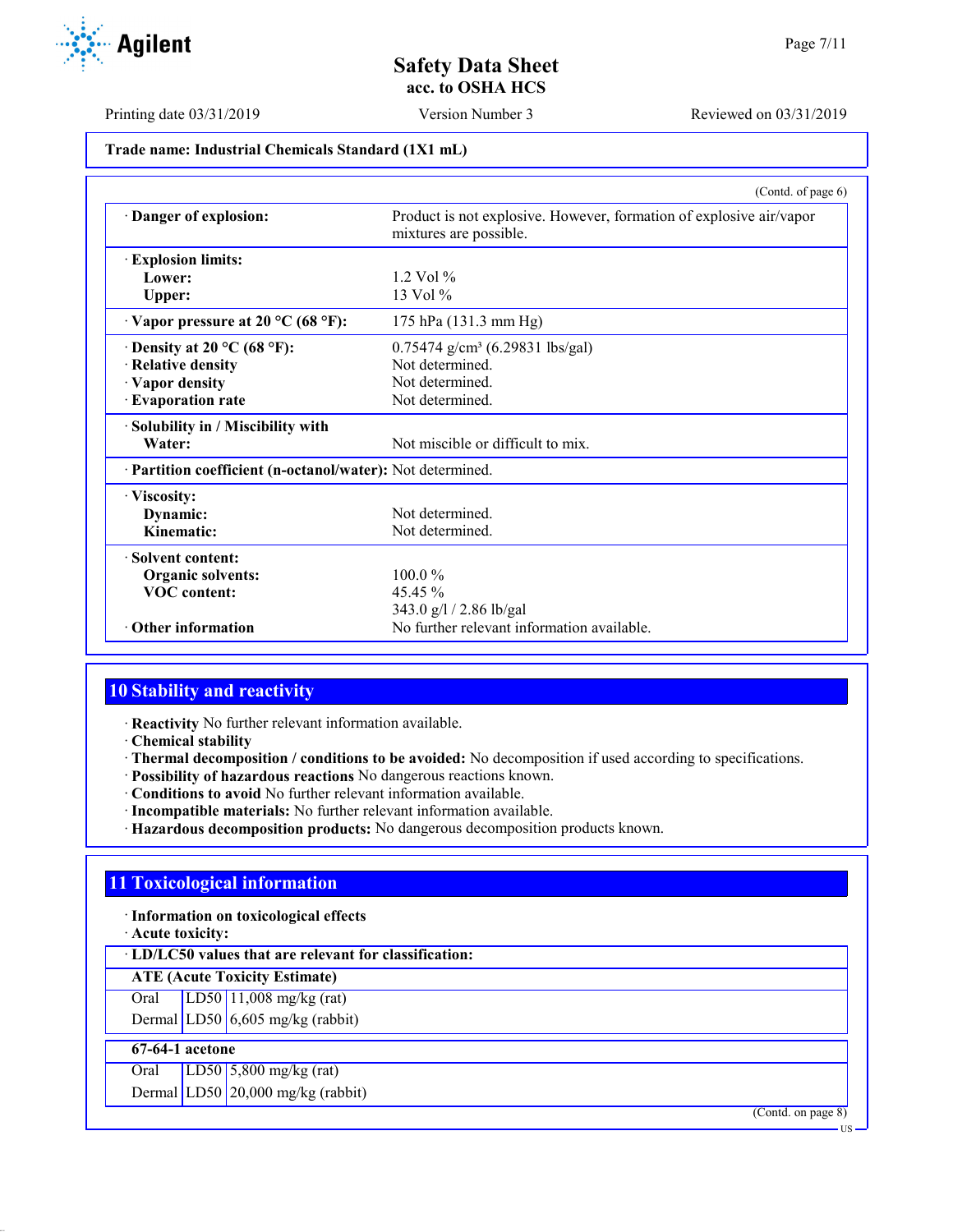Printing date 03/31/2019 Version Number 3 Reviewed on 03/31/2019

#### **Trade name: Industrial Chemicals Standard (1X1 mL)**

|                     | (Contd.<br>of page 7 |
|---------------------|----------------------|
| $110-54-3$ n-hexane |                      |

Oral LD50 5,000 mg/kg (rat) Dermal LD50 3,000 mg/kg (rabbit)

· **Primary irritant effect:**

· **on the skin:** Irritant to skin and mucous membranes.

· **on the eye:** Irritating effect.

· **Sensitization:** No sensitizing effects known.

#### · **Additional toxicological information:**

The product shows the following dangers according to internally approved calculation methods for preparations: Irritant

#### · **Carcinogenic categories**

· **IARC (International Agency for Research on Cancer)**

680-31-9 hexamethylphosphoric triamide 2B

· **NTP (National Toxicology Program)**

680-31-9 hexamethylphosphoric triamide R

· **OSHA-Ca (Occupational Safety & Health Administration)**

None of the ingredients is listed.

## **12 Ecological information**

- · **Toxicity**
- · **Aquatic toxicity:** No further relevant information available.
- · **Persistence and degradability** No further relevant information available.
- · **Behavior in environmental systems:**
- · **Bioaccumulative potential** No further relevant information available.
- · **Mobility in soil** No further relevant information available.
- · **Additional ecological information:**

· **General notes:**

- Water hazard class 2 (Self-assessment): hazardous for water
- Do not allow product to reach ground water, water course or sewage system.
- Danger to drinking water if even small quantities leak into the ground.
- · **Results of PBT and vPvB assessment**
- · **PBT:** Not applicable.
- · **vPvB:** Not applicable.
- · **Other adverse effects** No further relevant information available.

## **13 Disposal considerations**

- · **Waste treatment methods**
- · **Recommendation:**

Must not be disposed of together with household garbage. Do not allow product to reach sewage system.

- · **Uncleaned packagings:**
- · **Recommendation:** Disposal must be made according to official regulations.

(Contd. on page 9)

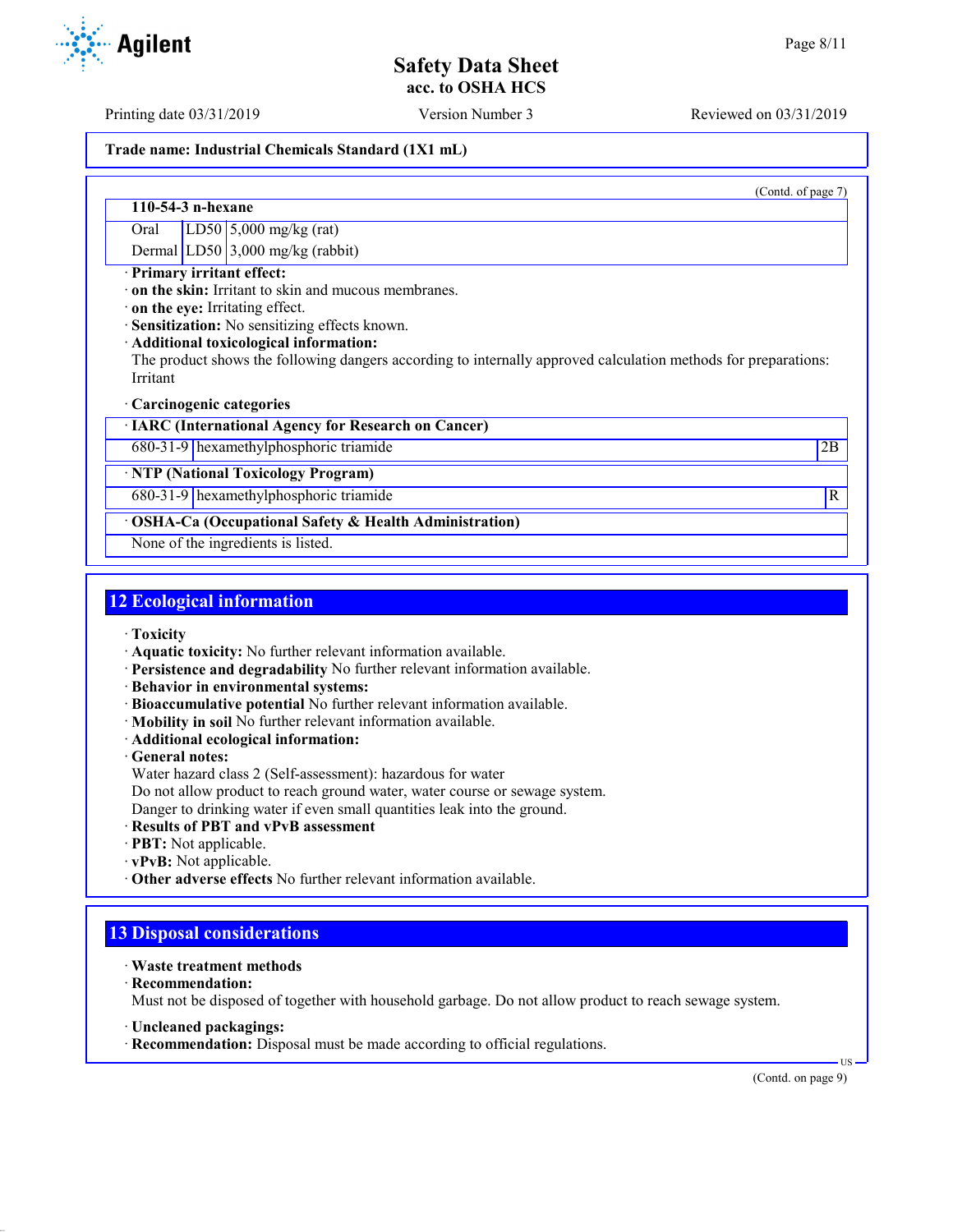(Contd. of page 8)

US

**Safety Data Sheet acc. to OSHA HCS**

Printing date 03/31/2019 Version Number 3 Reviewed on 03/31/2019

**Trade name: Industrial Chemicals Standard (1X1 mL)**

**14 Transport information** · **Not Regulated, De minimus Quantities** - · **UN-Number** · **DOT, IMDG, IATA** UN1993 · **UN proper shipping name · DOT** Flammable liquids, n.o.s. (Acetone, Hexanes) FLAMMABLE LIOUID. N.O.S. (ACETONE FLAMMABLE LIQUID, N.O.S. (ACETONE, HEXANES), MARINE POLLUTANT · **IATA** FLAMMABLE LIQUID, N.O.S. (ACETONE, HEXANES) · **Transport hazard class(es)** · **DOT, IATA** · **Class** 3 Flammable liquids · **Label** 3 · **IMDG** · **Class** 3 Flammable liquids · **Label** 3 · **Packing group** · **DOT, IMDG, IATA** II · **Environmental hazards:** Product contains environmentally hazardous substances: n-hexane · **Marine pollutant:** Symbol (fish and tree) · **Special precautions for user** Warning: Flammable liquids · **Danger code (Kemler):** 33<br>· **EMS Number:** F-E,S-E  $\cdot$  **EMS** Number: · **Stowage Category** B · **Transport in bulk according to Annex II of MARPOL73/78 and the IBC Code** Not applicable. · **Transport/Additional information:** · **DOT** · **Quantity limitations** On passenger aircraft/rail: 5 L On cargo aircraft only: 60 L · **IMDG** · **Limited quantities (LQ)** 1L (Contd. on page 10)

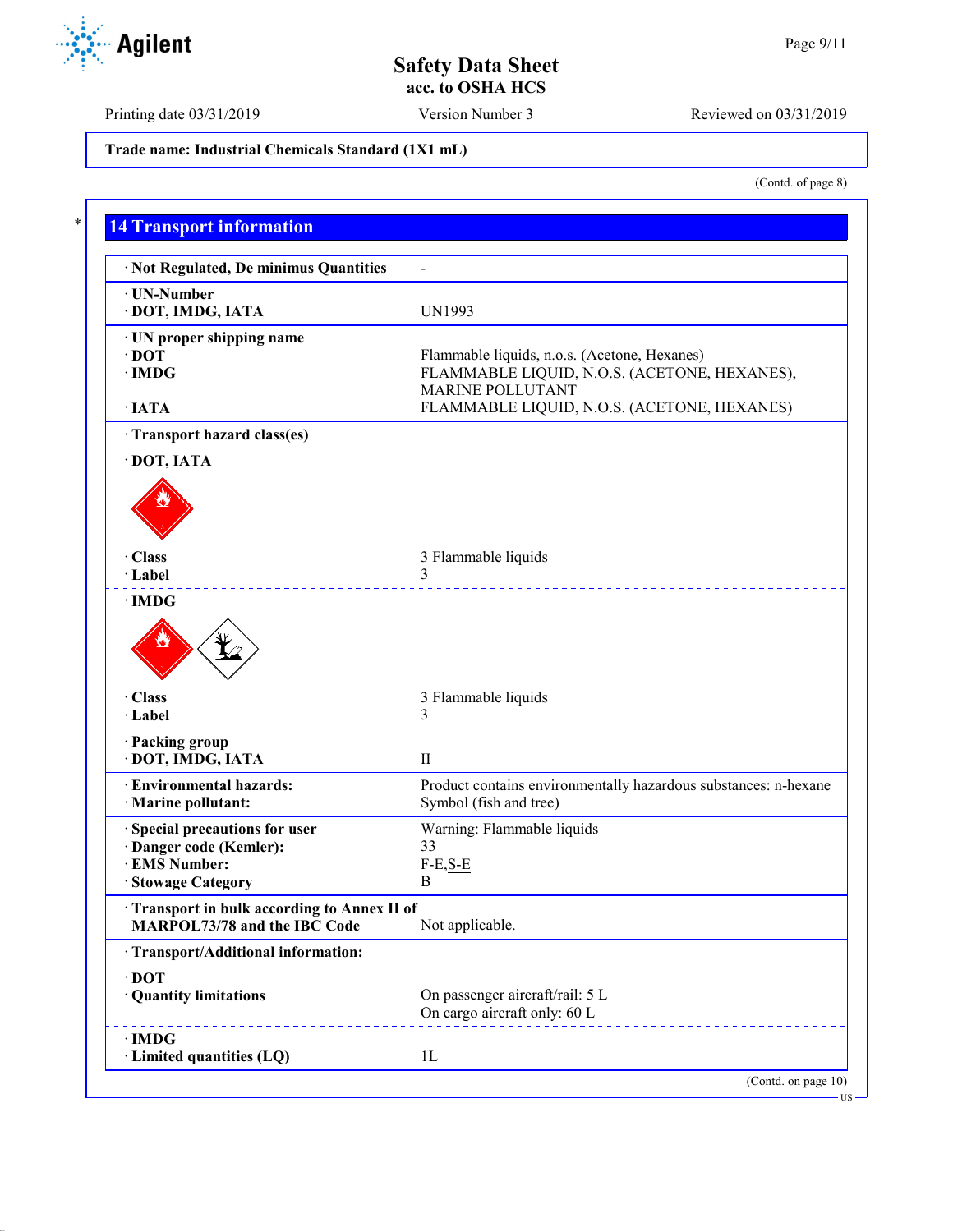Printing date 03/31/2019 Version Number 3 Reviewed on 03/31/2019

**Trade name: Industrial Chemicals Standard (1X1 mL)**

|                                  | (Cond. of page 9)                                                                                               |
|----------------------------------|-----------------------------------------------------------------------------------------------------------------|
| $\cdot$ Excepted quantities (EQ) | Code: E2<br>Maximum net quantity per inner packaging: 30 ml<br>Maximum net quantity per outer packaging: 500 ml |
| · UN "Model Regulation":         | UN 1993 FLAMMABLE LIQUID, N.O.S. (ACETONE,<br>HEXANES), 3, II, ENVIRONMENTALLY HAZARDOUS                        |

## **15 Regulatory information**

· **Safety, health and environmental regulations/legislation specific for the substance or mixture** · **Sara**

· **Section 355 (extremely hazardous substances):**

None of the ingredients is listed.

· **Section 313 (Specific toxic chemical listings):**

110-54-3 n-hexane

680-31-9 hexamethylphosphoric triamide

· **TSCA (Toxic Substances Control Act):**

All ingredients are listed.

· **TSCA new (21st Century Act): (Substances not listed)**

680-31-9 hexamethylphosphoric triamide

· **Proposition 65**

· **Chemicals known to cause cancer:** 680-31-9 hexamethylphosphoric triamide

· **Chemicals known to cause reproductive toxicity for females:**

None of the ingredients is listed.

· **Chemicals known to cause reproductive toxicity for males:**

110-54-3 n-hexane

680-31-9 hexamethylphosphoric triamide

· **Chemicals known to cause developmental toxicity:**

None of the ingredients is listed.

· **Carcinogenic categories**

· **EPA (Environmental Protection Agency)**  $67-64-1$  acetone  $1$  $110-54-3$  n-hexane III · **TLV (Threshold Limit Value established by ACGIH)**  $67-64-1$  acetone  $\overline{A}$ 680-31-9 hexamethylphosphoric triamide A3 78-30-8 tricresyl phosphate o-o-o, o-o-m, o-o-p, o-m-m, o-m-p, o-p-p A4 · **NIOSH-Ca (National Institute for Occupational Safety and Health)** 680-31-9 hexamethylphosphoric triamide (Contd. on page 11)